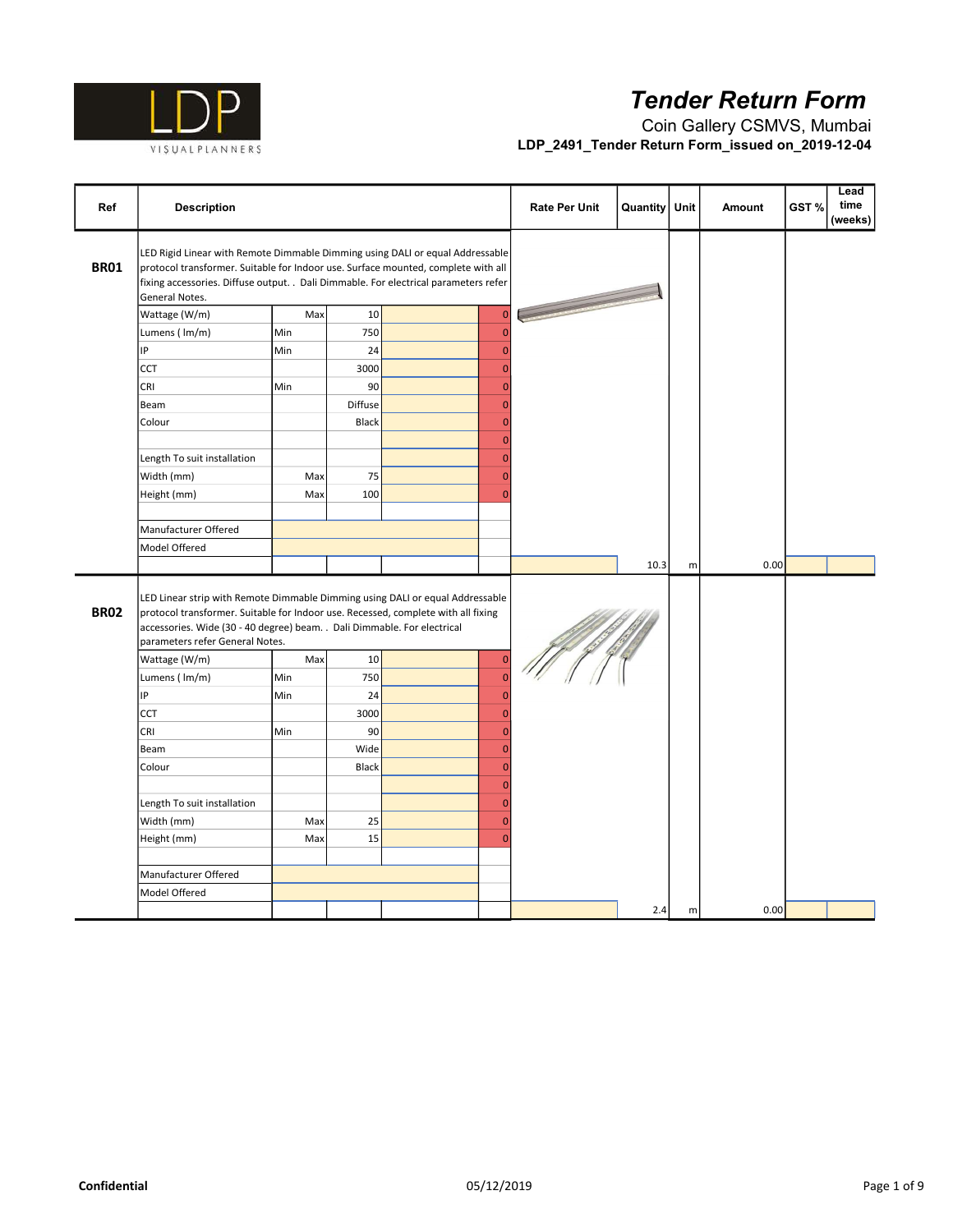

| Ref         | <b>Description</b>                                                                                                                                                                                                                                                                                         |     |             |                | <b>Rate Per Unit</b> | <b>Quantity</b> | Unit | <b>Amount</b> | GST% | Lead<br>time<br>(weeks) |
|-------------|------------------------------------------------------------------------------------------------------------------------------------------------------------------------------------------------------------------------------------------------------------------------------------------------------------|-----|-------------|----------------|----------------------|-----------------|------|---------------|------|-------------------------|
| <b>BR03</b> | LED Recessed Linear Display Lighting with Remote Dimmable Dimming using DALI<br>or equal Addressable protocol transformer. Suitable for Indoor use. Recessed,<br>complete with all fixing accessories. Wide (30 - 40 degree) beam. . 300mm wide<br>modules. For electrical parameters refer General Notes. |     |             |                |                      |                 |      |               |      |                         |
|             | Wattage (W)                                                                                                                                                                                                                                                                                                | Max | 8           | $\mathbf{0}$   |                      |                 |      |               |      |                         |
|             | Lumens (Im)                                                                                                                                                                                                                                                                                                | Min | 2000        | $\mathbf{0}$   |                      |                 |      |               |      |                         |
|             | IP                                                                                                                                                                                                                                                                                                         | Min | 24          | $\overline{0}$ |                      |                 |      |               |      |                         |
|             | <b>CCT</b>                                                                                                                                                                                                                                                                                                 |     | 3000        | $\overline{0}$ |                      |                 |      |               |      |                         |
|             | CRI                                                                                                                                                                                                                                                                                                        | Min | 95          | $\mathbf{0}$   |                      |                 |      |               |      |                         |
|             | Beam                                                                                                                                                                                                                                                                                                       |     | Wide        | $\mathbf{0}$   |                      |                 |      |               |      |                         |
|             | Colour                                                                                                                                                                                                                                                                                                     |     | Black       | $\mathbf{0}$   |                      |                 |      |               |      |                         |
|             |                                                                                                                                                                                                                                                                                                            |     |             | $\overline{0}$ |                      |                 |      |               |      |                         |
|             | Length (mm)                                                                                                                                                                                                                                                                                                | Max | 300         | $\overline{0}$ |                      |                 |      |               |      |                         |
|             | Width (mm)                                                                                                                                                                                                                                                                                                 |     | 15          | $\mathbf{0}$   |                      |                 |      |               |      |                         |
|             | Recess Depth (mm)                                                                                                                                                                                                                                                                                          | Max | 25          | $\overline{0}$ |                      |                 |      |               |      |                         |
|             |                                                                                                                                                                                                                                                                                                            |     |             |                |                      |                 |      |               |      |                         |
|             | Manufacturer Offered                                                                                                                                                                                                                                                                                       |     |             |                |                      |                 |      |               |      |                         |
|             | Model Offered                                                                                                                                                                                                                                                                                              |     |             |                |                      |                 |      |               |      |                         |
|             |                                                                                                                                                                                                                                                                                                            |     |             |                |                      | 178             | ea   | 0.00          |      |                         |
| <b>BR04</b> | LED Recessed Display Spotlights with Remote Dimmable Dimming using DALI or<br>equal Addressable protocol transformer. Suitable for Indoor use. Recessed,<br>complete with all fixing accessories. Medium (12 - 25 degree) beam. . For<br>electrical parameters refer General Notes.                        |     |             |                |                      |                 |      |               |      |                         |
|             | Wattage (W)                                                                                                                                                                                                                                                                                                | Max | $\mathbf 2$ | $\overline{0}$ |                      |                 |      |               |      |                         |
|             | Lumens (Im)                                                                                                                                                                                                                                                                                                | Min | 600         | $\overline{0}$ |                      |                 |      |               |      |                         |
|             | IP                                                                                                                                                                                                                                                                                                         | Min | 24          | $\overline{0}$ |                      |                 |      |               |      |                         |
|             | <b>CCT</b>                                                                                                                                                                                                                                                                                                 |     | 4000        | $\overline{0}$ |                      |                 |      |               |      |                         |
|             | CRI                                                                                                                                                                                                                                                                                                        | Min | 90          | $\mathbf{0}$   |                      |                 |      |               |      |                         |
|             | Beam                                                                                                                                                                                                                                                                                                       |     | Medium      | $\overline{0}$ |                      |                 |      |               |      |                         |
|             | Colour                                                                                                                                                                                                                                                                                                     |     | TBD         | $\mathbf{0}$   |                      |                 |      |               |      |                         |
|             | Dia (mm)                                                                                                                                                                                                                                                                                                   | Max | 40          | $\overline{0}$ |                      |                 |      |               |      |                         |
|             | Plate dia (mm)                                                                                                                                                                                                                                                                                             | Max | 39          | $\overline{0}$ |                      |                 |      |               |      |                         |
|             | Length (mm)                                                                                                                                                                                                                                                                                                | Max | 14          | $\overline{0}$ |                      |                 |      |               |      |                         |
|             | Recess Depth (mm)                                                                                                                                                                                                                                                                                          | Max | 15          | $\overline{0}$ |                      |                 |      |               |      |                         |
|             |                                                                                                                                                                                                                                                                                                            |     |             |                |                      |                 |      |               |      |                         |
|             | Manufacturer Offered                                                                                                                                                                                                                                                                                       |     |             |                |                      |                 |      |               |      |                         |
|             | Model Offered                                                                                                                                                                                                                                                                                              |     |             |                |                      |                 |      |               |      |                         |
|             |                                                                                                                                                                                                                                                                                                            |     |             |                |                      | 258             | ea   | 0.00          |      |                         |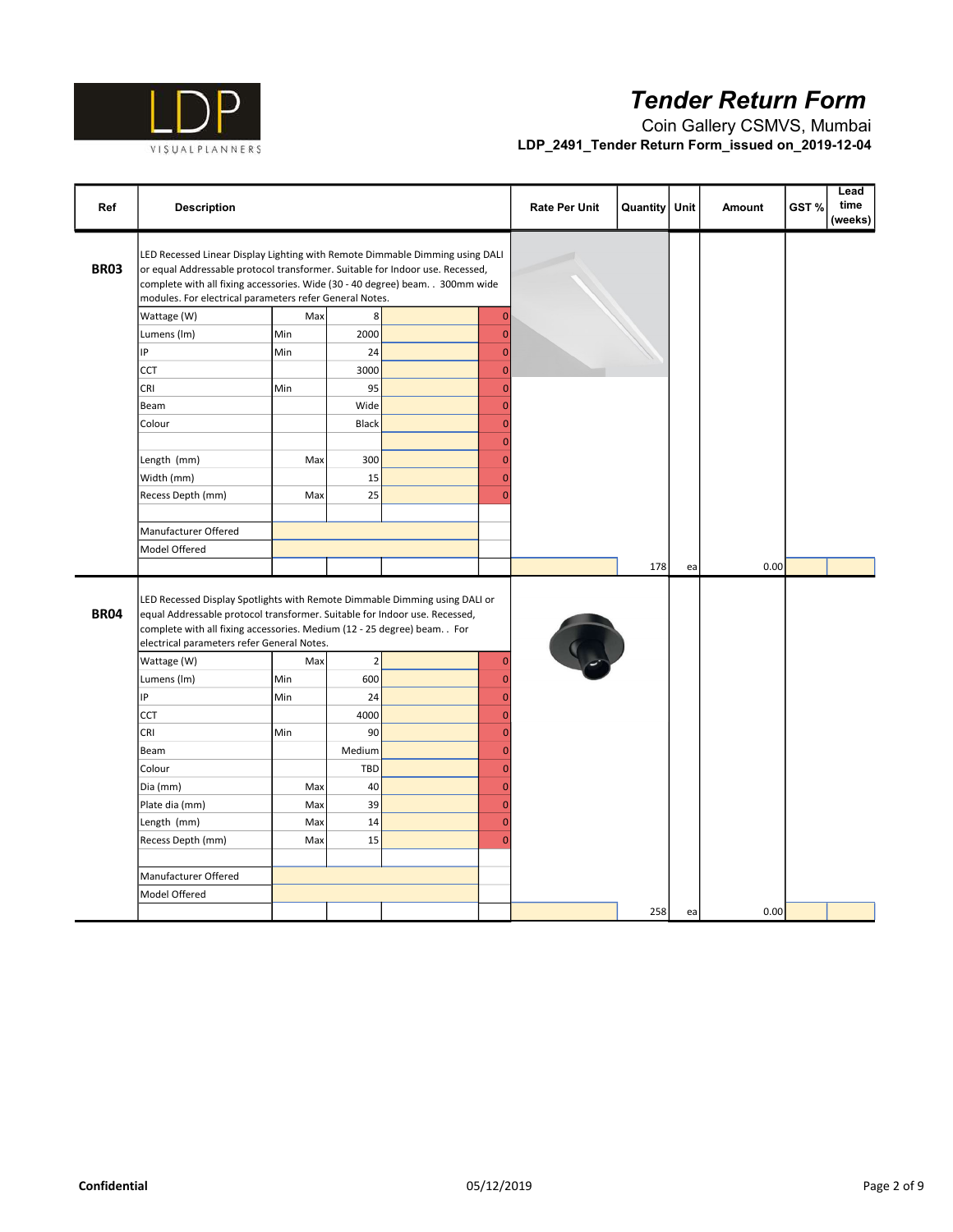

| Ref         | <b>Description</b>                                                                                                                                                                                                                                                                                                                                                                                                                            |     |                |                      | <b>Rate Per Unit</b> | Quantity | Unit | Amount | Lead<br>time<br>GST%<br>(weeks) |
|-------------|-----------------------------------------------------------------------------------------------------------------------------------------------------------------------------------------------------------------------------------------------------------------------------------------------------------------------------------------------------------------------------------------------------------------------------------------------|-----|----------------|----------------------|----------------------|----------|------|--------|---------------------------------|
| <b>BR05</b> | LED Linear Flexible Strip Diffused. with Remote Dimmable Dimming using DALI or<br>equal Addressable protocol transformer. Suitable for Indoor use. Recessed,<br>complete with all fixing accessories. Wide (30 - 40 degree) beam. Skirting light for<br>thematic display poles. 650mm length of BR05 strip required per pole. Total<br>length required (0.65 * 15) is 9.75m. Dali Dimmable. For electrical parameters<br>refer General Notes. |     |                |                      | $\overline{U}$       |          |      |        |                                 |
|             | Wattage (W)                                                                                                                                                                                                                                                                                                                                                                                                                                   | Max | 10             | $\overline{0}$       |                      |          |      |        |                                 |
|             | Lumens (Im)                                                                                                                                                                                                                                                                                                                                                                                                                                   | Min | 750            | $\overline{0}$       |                      |          |      |        |                                 |
|             | IP                                                                                                                                                                                                                                                                                                                                                                                                                                            | Min | 24             | $\Omega$             |                      |          |      |        |                                 |
|             | CCT                                                                                                                                                                                                                                                                                                                                                                                                                                           |     | 3000           | O                    |                      |          |      |        |                                 |
|             | CRI                                                                                                                                                                                                                                                                                                                                                                                                                                           | Min | 90             | $\overline{0}$       |                      |          |      |        |                                 |
|             | Beam                                                                                                                                                                                                                                                                                                                                                                                                                                          |     | Wide           | $\overline{0}$       |                      |          |      |        |                                 |
|             | Colour                                                                                                                                                                                                                                                                                                                                                                                                                                        |     | N/A            | $\overline{0}$       |                      |          |      |        |                                 |
|             | Length To suit installation                                                                                                                                                                                                                                                                                                                                                                                                                   |     |                | $\Omega$<br>$\Omega$ |                      |          |      |        |                                 |
|             | Width (mm)                                                                                                                                                                                                                                                                                                                                                                                                                                    | Max | 20             | $\overline{0}$       |                      |          |      |        |                                 |
|             | Height (mm)                                                                                                                                                                                                                                                                                                                                                                                                                                   | Max | 20             | $\Omega$             |                      |          |      |        |                                 |
|             | Manufacturer Offered                                                                                                                                                                                                                                                                                                                                                                                                                          |     |                |                      |                      |          |      |        |                                 |
|             | Model Offered                                                                                                                                                                                                                                                                                                                                                                                                                                 |     |                |                      |                      |          |      |        |                                 |
|             |                                                                                                                                                                                                                                                                                                                                                                                                                                               |     |                |                      |                      | 15       | ea   | 0.00   |                                 |
| <b>BS01</b> | LED High Output Linear Gantry Luminaire with Remote Dimmable Dimming using<br>DALI or equal Addressable protocol transformer. Suitable for Indoor use. Surface<br>mounted, complete with all fixing accessories. Wide (30 - 40 degree) beam. Single<br>Gantry light. . 600mm wide modules. For electrical parameters refer General<br>Notes.                                                                                                  |     |                |                      |                      |          |      |        |                                 |
|             | Wattage (W)                                                                                                                                                                                                                                                                                                                                                                                                                                   | Max | $\overline{7}$ | $\Omega$             |                      |          |      |        |                                 |
|             | Lumens (Im)                                                                                                                                                                                                                                                                                                                                                                                                                                   | Min | 1660           | $\Omega$             |                      |          |      |        |                                 |
|             | IP                                                                                                                                                                                                                                                                                                                                                                                                                                            | Min | 24             | $\Omega$             |                      |          |      |        |                                 |
|             | CCT                                                                                                                                                                                                                                                                                                                                                                                                                                           |     | 3000           | $\Omega$             |                      |          |      |        |                                 |
|             | CRI                                                                                                                                                                                                                                                                                                                                                                                                                                           | Min | 95             | $\Omega$             |                      |          |      |        |                                 |
|             | Beam                                                                                                                                                                                                                                                                                                                                                                                                                                          |     | Wide           | $\overline{0}$       |                      |          |      |        |                                 |
|             | Colour                                                                                                                                                                                                                                                                                                                                                                                                                                        |     | <b>TBD</b>     | $\overline{0}$       |                      |          |      |        |                                 |
|             | Dia (mm)                                                                                                                                                                                                                                                                                                                                                                                                                                      | Max | 13.5           | $\Omega$             |                      |          |      |        |                                 |
|             | Length (mm)                                                                                                                                                                                                                                                                                                                                                                                                                                   | Max | 600            | $\Omega$             |                      |          |      |        |                                 |
|             | Height (mm)                                                                                                                                                                                                                                                                                                                                                                                                                                   |     | 220            | C                    |                      |          |      |        |                                 |
|             |                                                                                                                                                                                                                                                                                                                                                                                                                                               |     |                |                      |                      |          |      |        |                                 |
|             | Manufacturer Offered                                                                                                                                                                                                                                                                                                                                                                                                                          |     |                |                      |                      |          |      |        |                                 |
|             | Model Offered                                                                                                                                                                                                                                                                                                                                                                                                                                 |     |                |                      |                      |          |      |        |                                 |
|             |                                                                                                                                                                                                                                                                                                                                                                                                                                               |     |                |                      |                      | 10       | ea   | 0.00   |                                 |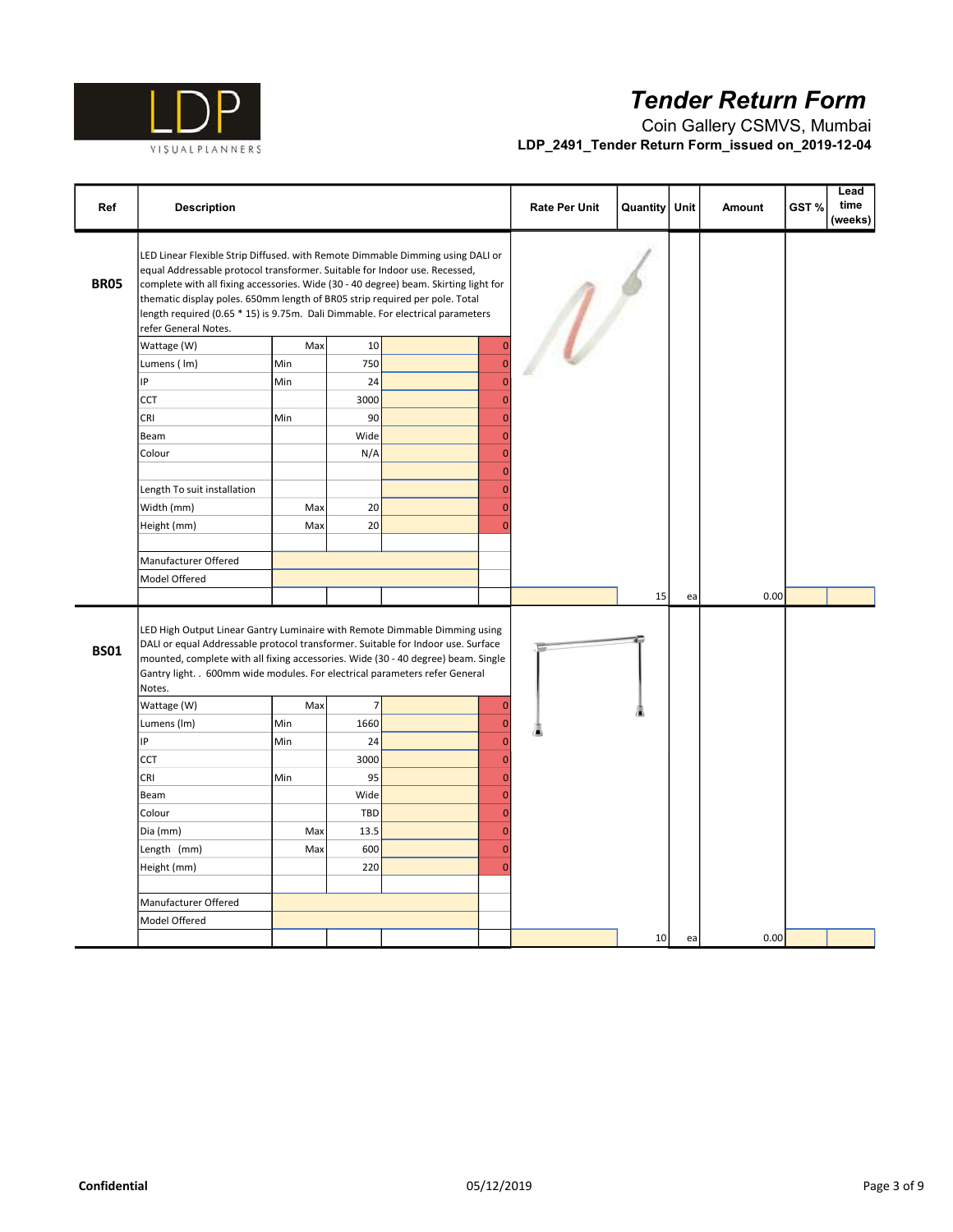

| Ref         | <b>Description</b>                                                                                                                                                                                                                                                                          |     |             |                | <b>Rate Per Unit</b> | Quantity | Unit | <b>Amount</b> | GST% | Lead<br>time<br>(weeks) |
|-------------|---------------------------------------------------------------------------------------------------------------------------------------------------------------------------------------------------------------------------------------------------------------------------------------------|-----|-------------|----------------|----------------------|----------|------|---------------|------|-------------------------|
| <b>BS02</b> | LED Freestanding Display spotlights with Remote Dimmable Dimming using DALI<br>or equal Addressable protocol transformer. Suitable for Indoor use. Surface<br>mounted, complete with all fixing accessories. Medium (12 - 25 degree) beam<br>For electrical parameters refer General Notes. |     |             |                |                      |          |      |               |      |                         |
|             | Wattage (W)                                                                                                                                                                                                                                                                                 | Max | 6           | $\mathbf 0$    |                      |          |      |               |      |                         |
|             | Lumens (Im)                                                                                                                                                                                                                                                                                 | Min | 600         | $\overline{0}$ |                      |          |      |               |      |                         |
|             | IP                                                                                                                                                                                                                                                                                          | Min | 24          | $\overline{0}$ |                      |          |      |               |      |                         |
|             | <b>CCT</b>                                                                                                                                                                                                                                                                                  |     | 3000        | $\overline{0}$ |                      |          |      |               |      |                         |
|             | CRI                                                                                                                                                                                                                                                                                         | Min | 90          | $\overline{0}$ |                      |          |      |               |      |                         |
|             | Beam                                                                                                                                                                                                                                                                                        |     | Medium      | $\overline{0}$ |                      |          |      |               |      |                         |
|             | Colour                                                                                                                                                                                                                                                                                      |     | TBD         | $\overline{0}$ |                      |          |      |               |      |                         |
|             | Dia (mm)                                                                                                                                                                                                                                                                                    | Max | 25          | $\mathbf{0}$   |                      |          |      |               |      |                         |
|             | Tube dia (mm)                                                                                                                                                                                                                                                                               | Max | 10          | $\overline{0}$ |                      |          |      |               |      |                         |
|             | Height (mm)                                                                                                                                                                                                                                                                                 | Max | 500         | $\overline{0}$ |                      |          |      |               |      |                         |
|             |                                                                                                                                                                                                                                                                                             |     |             |                |                      |          |      |               |      |                         |
|             | Manufacturer Offered                                                                                                                                                                                                                                                                        |     |             |                |                      |          |      |               |      |                         |
|             | Model Offered                                                                                                                                                                                                                                                                               |     |             |                |                      |          |      |               |      |                         |
|             |                                                                                                                                                                                                                                                                                             |     |             |                |                      | 10       | ea   | 0.00          |      |                         |
| <b>CR01</b> | LED Diffused Spotlights (Set of 8) with Remote Dimmable Dimming using DALI or<br>equal Addressable protocol transformer. Suitable for Indoor use. Recessed,<br>complete with all fixing accessories. Medium (12 - 25 degree) beam. . For<br>electrical parameters refer General Notes.      |     |             |                |                      |          |      |               |      |                         |
|             | Wattage (W)                                                                                                                                                                                                                                                                                 | Max | $\mathbf 2$ | $\overline{0}$ |                      |          |      |               |      |                         |
|             | Lumens (Im)                                                                                                                                                                                                                                                                                 | Min | 300         | $\overline{0}$ |                      |          |      |               |      |                         |
|             | IP                                                                                                                                                                                                                                                                                          | Min | 24          | $\overline{0}$ |                      |          |      |               |      |                         |
|             | <b>CCT</b>                                                                                                                                                                                                                                                                                  |     | 3000        | $\overline{0}$ |                      |          |      |               |      |                         |
|             | CRI                                                                                                                                                                                                                                                                                         | Min | 90          | $\overline{0}$ |                      |          |      |               |      |                         |
|             | Beam                                                                                                                                                                                                                                                                                        |     | Medium      | $\overline{0}$ |                      |          |      |               |      |                         |
|             | Colour                                                                                                                                                                                                                                                                                      |     | Black       | $\mathbf{0}$   |                      |          |      |               |      |                         |
|             |                                                                                                                                                                                                                                                                                             |     |             | $\mathbf{0}$   |                      |          |      |               |      |                         |
|             | Length To suit installation                                                                                                                                                                                                                                                                 |     |             | $\mathbf{0}$   |                      |          |      |               |      |                         |
|             | Width (mm)                                                                                                                                                                                                                                                                                  | Max | 200         | $\mathbf{0}$   |                      |          |      |               |      |                         |
|             | Height (mm)                                                                                                                                                                                                                                                                                 | Max | 15          | $\overline{0}$ |                      |          |      |               |      |                         |
|             |                                                                                                                                                                                                                                                                                             |     |             |                |                      |          |      |               |      |                         |
|             | Manufacturer Offered                                                                                                                                                                                                                                                                        |     |             |                |                      |          |      |               |      |                         |
|             | Model Offered                                                                                                                                                                                                                                                                               |     |             |                |                      |          |      |               |      |                         |
|             |                                                                                                                                                                                                                                                                                             |     |             |                |                      | 28       | ea   | 0.00          |      |                         |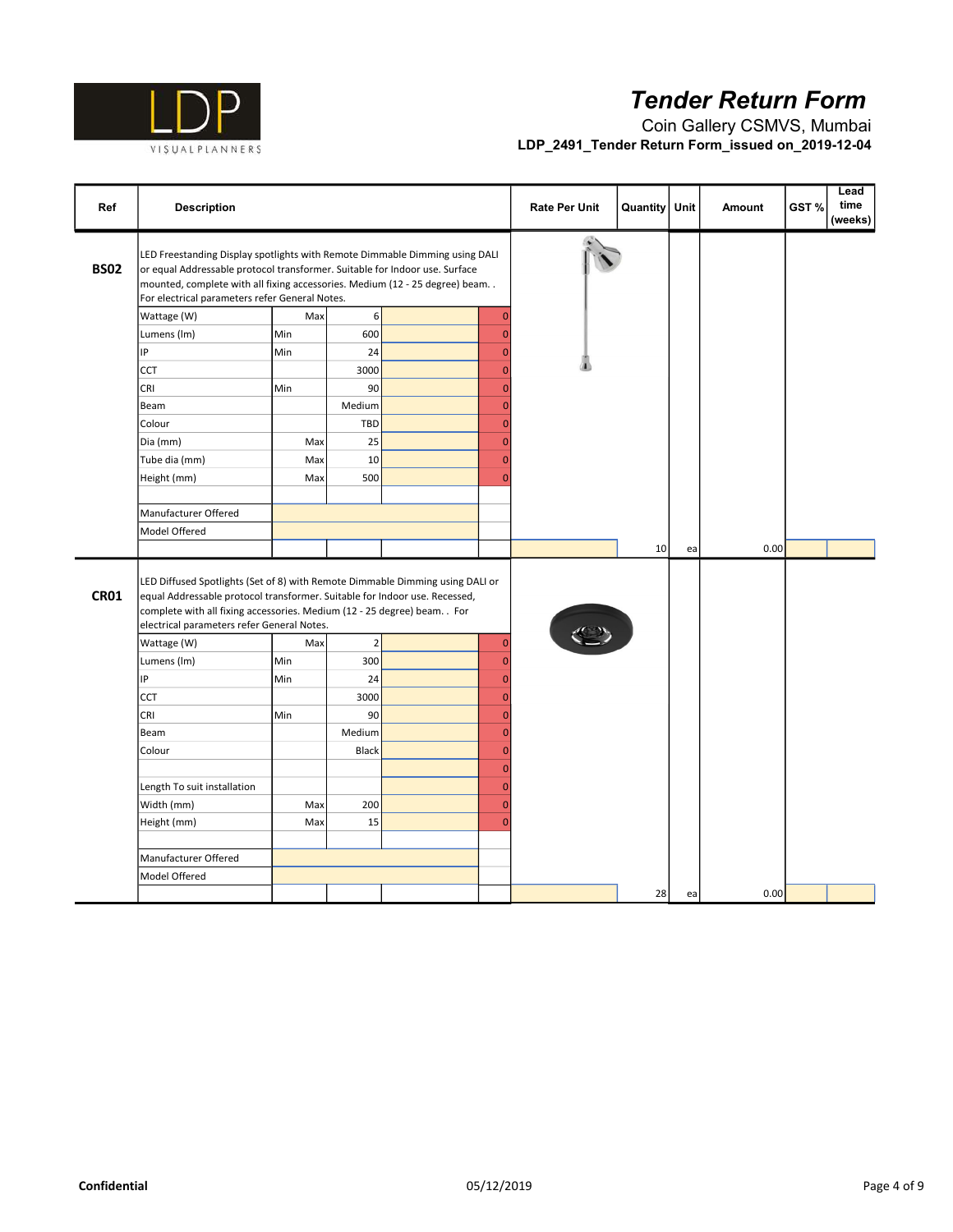

| Ref         | <b>Description</b>                                                                                                                                                                                                                                                                                     |     |              |                | <b>Rate Per Unit</b> | <b>Quantity</b> | Unit | <b>Amount</b> | GST% | Lead<br>time<br>(weeks) |
|-------------|--------------------------------------------------------------------------------------------------------------------------------------------------------------------------------------------------------------------------------------------------------------------------------------------------------|-----|--------------|----------------|----------------------|-----------------|------|---------------|------|-------------------------|
| <b>DR01</b> | LED Round fixed downlight with Remote Dimmable Dimming using DALI or equal<br>Addressable protocol transformer. Suitable for Indoor use. Recessed, complete<br>with all fixing accessories. Medium (12 - 25 degree) beam. . Dali Dimmable. For<br>electrical parameters refer General Notes.           |     |              |                |                      |                 |      |               |      |                         |
|             | Wattage (W)                                                                                                                                                                                                                                                                                            | Max | 13           | $\overline{0}$ |                      |                 |      |               |      |                         |
|             | Lumens (Im)                                                                                                                                                                                                                                                                                            | Min | 950          | $\overline{0}$ |                      |                 |      |               |      |                         |
|             | IP                                                                                                                                                                                                                                                                                                     | Min | 24           | $\overline{0}$ |                      |                 |      |               |      |                         |
|             | <b>CCT</b>                                                                                                                                                                                                                                                                                             |     | 3000         | $\mathbf 0$    |                      |                 |      |               |      |                         |
|             | CRI                                                                                                                                                                                                                                                                                                    | Min | 90           | $\overline{0}$ |                      |                 |      |               |      |                         |
|             | Beam                                                                                                                                                                                                                                                                                                   |     | Medium       | $\overline{0}$ |                      |                 |      |               |      |                         |
|             | Colour                                                                                                                                                                                                                                                                                                 |     | <b>Black</b> | $\overline{0}$ |                      |                 |      |               |      |                         |
|             | Dia (mm)                                                                                                                                                                                                                                                                                               | Max | 85           | $\overline{0}$ |                      |                 |      |               |      |                         |
|             | Recess Depth (mm)                                                                                                                                                                                                                                                                                      | Max | 120          | $\Omega$       |                      |                 |      |               |      |                         |
|             |                                                                                                                                                                                                                                                                                                        |     |              | $\sqrt{ }$     |                      |                 |      |               |      |                         |
|             |                                                                                                                                                                                                                                                                                                        |     |              |                |                      |                 |      |               |      |                         |
|             | Manufacturer Offered                                                                                                                                                                                                                                                                                   |     |              |                |                      |                 |      |               |      |                         |
|             | Model Offered                                                                                                                                                                                                                                                                                          |     |              |                |                      |                 |      |               |      |                         |
|             |                                                                                                                                                                                                                                                                                                        |     |              |                |                      | 11              | ea   | 0.00          |      |                         |
| <b>DR02</b> | LED Recessed Adjustable Narrow Beam. with Remote Dimmable Dimming using<br>DALI or equal Addressable protocol transformer. Suitable for Indoor use.<br>Recessed, complete with all fixing accessories. Narrow (8 - 10 degree) beam. . Dali<br>Dimmable. For electrical parameters refer General Notes. |     |              |                |                      |                 |      |               |      |                         |
|             | Wattage (W)                                                                                                                                                                                                                                                                                            | Max | 13           | $\overline{0}$ |                      |                 |      |               |      |                         |
|             | Lumens (Im)                                                                                                                                                                                                                                                                                            | Min | 950          | $\mathbf{0}$   |                      |                 |      |               |      |                         |
|             | IP                                                                                                                                                                                                                                                                                                     | Min | 24           | $\mathbf{0}$   |                      |                 |      |               |      |                         |
|             | <b>CCT</b>                                                                                                                                                                                                                                                                                             |     | 3000         | $\mathbf{0}$   |                      |                 |      |               |      |                         |
|             | CRI                                                                                                                                                                                                                                                                                                    | Min | 90           | $\overline{0}$ |                      |                 |      |               |      |                         |
|             | Beam                                                                                                                                                                                                                                                                                                   |     | Narrow       | $\overline{0}$ |                      |                 |      |               |      |                         |
|             | Colour                                                                                                                                                                                                                                                                                                 |     | Black        | $\overline{0}$ |                      |                 |      |               |      |                         |
|             | Dia (mm)                                                                                                                                                                                                                                                                                               | Max | 85           | $\mathbf{C}$   |                      |                 |      |               |      |                         |
|             | Recess Depth (mm)                                                                                                                                                                                                                                                                                      | Max | 120          | $\overline{0}$ |                      |                 |      |               |      |                         |
|             |                                                                                                                                                                                                                                                                                                        |     |              | C              |                      |                 |      |               |      |                         |
|             |                                                                                                                                                                                                                                                                                                        |     |              |                |                      |                 |      |               |      |                         |
|             | Manufacturer Offered                                                                                                                                                                                                                                                                                   |     |              |                |                      |                 |      |               |      |                         |
|             | Model Offered                                                                                                                                                                                                                                                                                          |     |              |                |                      |                 |      |               |      |                         |
|             |                                                                                                                                                                                                                                                                                                        |     |              |                |                      | $\overline{4}$  | ea   | 0.00          |      |                         |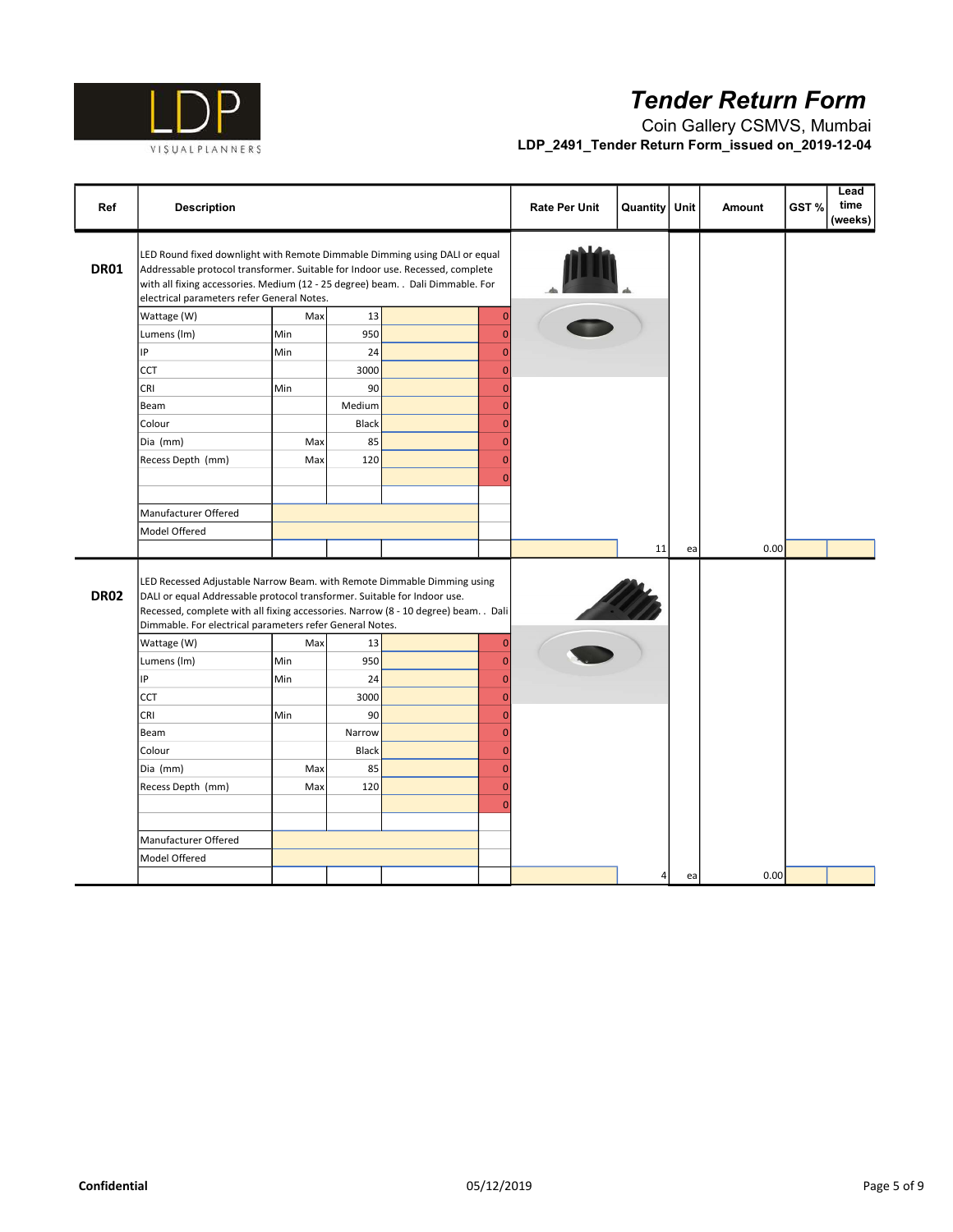

| Ref         | <b>Description</b>                                                                                                                                                                                                                                                                                                |     |              |                | <b>Rate Per Unit</b> | <b>Quantity</b> | Unit | Amount | Lead<br>time<br>GST%<br>(weeks) |
|-------------|-------------------------------------------------------------------------------------------------------------------------------------------------------------------------------------------------------------------------------------------------------------------------------------------------------------------|-----|--------------|----------------|----------------------|-----------------|------|--------|---------------------------------|
| <b>DR03</b> | LED Recessed Adjustable Downlight Medium Beam. with Remote Dimmable<br>Dimming using DALI or equal Addressable protocol transformer. Suitable for<br>Indoor use. Recessed, complete with all fixing accessories. Medium (12 - 25<br>degree) beam. . Dali Dimmable. For electrical parameters refer General Notes. |     |              |                |                      |                 |      |        |                                 |
|             | Wattage (W)                                                                                                                                                                                                                                                                                                       | Max | 13           | $\overline{0}$ |                      |                 |      |        |                                 |
|             | Lumens (Im)                                                                                                                                                                                                                                                                                                       | Min | 950          | $\sqrt{ }$     |                      |                 |      |        |                                 |
|             | IP                                                                                                                                                                                                                                                                                                                | Min | 24           | $\Omega$       |                      |                 |      |        |                                 |
|             | CCT                                                                                                                                                                                                                                                                                                               |     | 3000         | $\mathbf{0}$   |                      |                 |      |        |                                 |
|             | <b>CRI</b>                                                                                                                                                                                                                                                                                                        | Min | 90           | $\mathbf{0}$   |                      |                 |      |        |                                 |
|             | Beam                                                                                                                                                                                                                                                                                                              |     | Medium       | $\Omega$       |                      |                 |      |        |                                 |
|             | Colour                                                                                                                                                                                                                                                                                                            |     | <b>Black</b> | $\Omega$       |                      |                 |      |        |                                 |
|             | Dia (mm)                                                                                                                                                                                                                                                                                                          | Max | 85           | $\overline{0}$ |                      |                 |      |        |                                 |
|             | Recess Depth (mm)                                                                                                                                                                                                                                                                                                 | Max | 120          | $\Omega$       |                      |                 |      |        |                                 |
|             |                                                                                                                                                                                                                                                                                                                   |     |              | $\Omega$       |                      |                 |      |        |                                 |
|             |                                                                                                                                                                                                                                                                                                                   |     |              |                |                      |                 |      |        |                                 |
|             | Manufacturer Offered                                                                                                                                                                                                                                                                                              |     |              |                |                      |                 |      |        |                                 |
|             | Model Offered                                                                                                                                                                                                                                                                                                     |     |              |                |                      |                 |      |        |                                 |
|             |                                                                                                                                                                                                                                                                                                                   |     |              |                |                      | 3               | ea   | 0.00   |                                 |
| <b>DR04</b> | LED Recessed Fixed Downlight Medium Beam with Remote Dimmable Dimming<br>using DALI or equal Addressable protocol transformer. Suitable for Indoor use.<br>Recessed, complete with all fixing accessories. Medium (12 - 25 degree) beam. .<br>Dali Dimmable. For electrical parameters refer General Notes.       |     |              |                |                      |                 |      |        |                                 |
|             | Wattage (W)                                                                                                                                                                                                                                                                                                       | Max | 13           | $\overline{0}$ |                      |                 |      |        |                                 |
|             | Lumens (Im)                                                                                                                                                                                                                                                                                                       | Min | 950          | $\overline{0}$ |                      |                 |      |        |                                 |
|             | IP                                                                                                                                                                                                                                                                                                                | Min | 24           | $\Omega$       |                      |                 |      |        |                                 |
|             | CCT                                                                                                                                                                                                                                                                                                               |     | 4000         | $\overline{0}$ |                      |                 |      |        |                                 |
|             | <b>CRI</b>                                                                                                                                                                                                                                                                                                        | Min | 90           | $\overline{0}$ |                      |                 |      |        |                                 |
|             | Beam                                                                                                                                                                                                                                                                                                              |     | Medium       | $\overline{0}$ |                      |                 |      |        |                                 |
|             | Colour                                                                                                                                                                                                                                                                                                            |     | Black        | $\overline{0}$ |                      |                 |      |        |                                 |
|             | Dia (mm)                                                                                                                                                                                                                                                                                                          | Max | 85           | $\Omega$       |                      |                 |      |        |                                 |
|             | Recess Depth (mm)                                                                                                                                                                                                                                                                                                 | Max | 120          | $\sqrt{ }$     |                      |                 |      |        |                                 |
|             |                                                                                                                                                                                                                                                                                                                   |     |              | C              |                      |                 |      |        |                                 |
|             |                                                                                                                                                                                                                                                                                                                   |     |              |                |                      |                 |      |        |                                 |
|             | Manufacturer Offered                                                                                                                                                                                                                                                                                              |     |              |                |                      |                 |      |        |                                 |
|             | Model Offered                                                                                                                                                                                                                                                                                                     |     |              |                |                      |                 |      |        |                                 |
|             |                                                                                                                                                                                                                                                                                                                   |     |              |                |                      | 19              | ea   | 0.00   |                                 |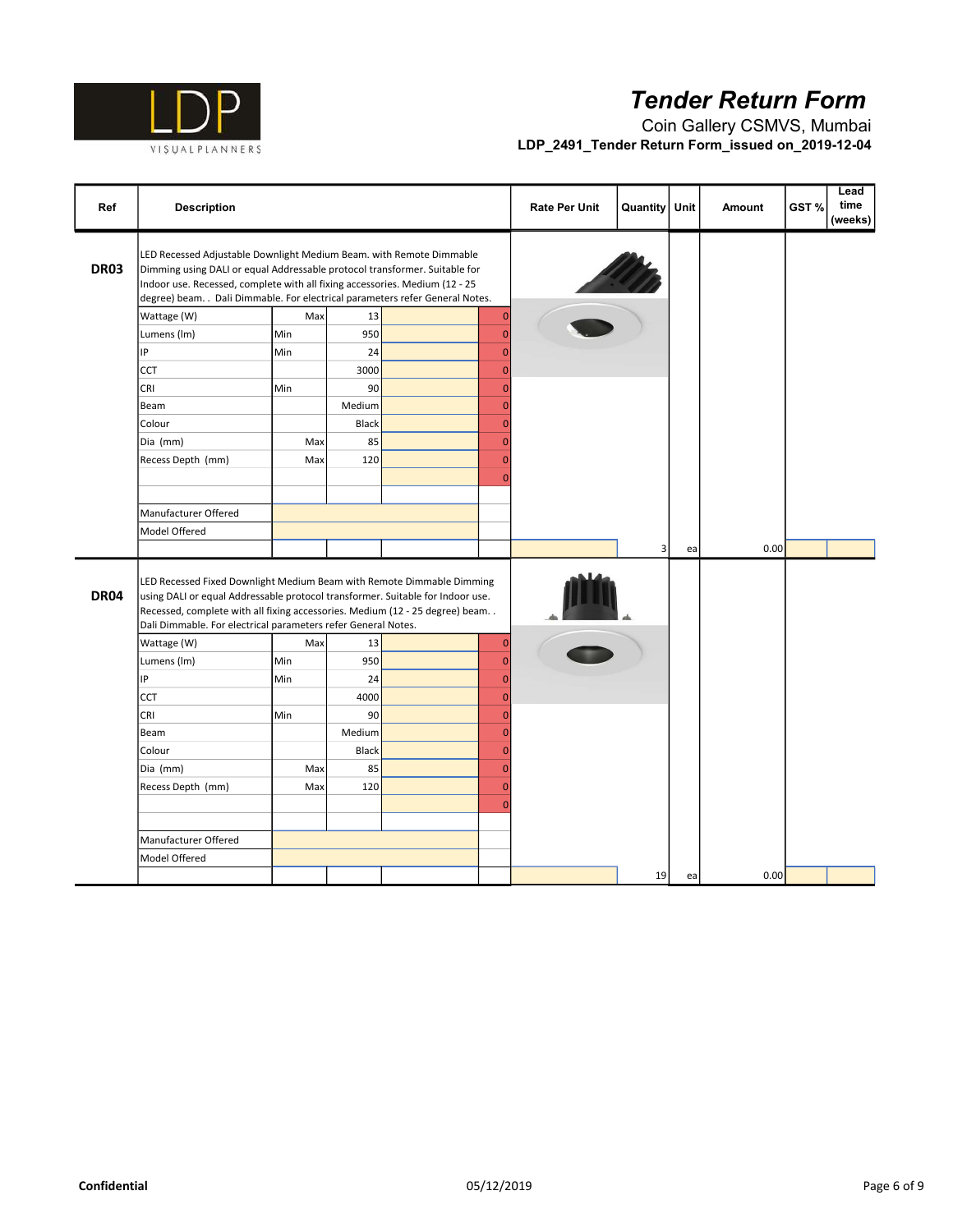

| Ref         | <b>Description</b>                                                                                                                                                                                                                                                                                                 |     |        |                | <b>Rate Per Unit</b> | <b>Quantity</b> | Unit | <b>Amount</b> | GST% | Lead<br>time<br>(weeks) |
|-------------|--------------------------------------------------------------------------------------------------------------------------------------------------------------------------------------------------------------------------------------------------------------------------------------------------------------------|-----|--------|----------------|----------------------|-----------------|------|---------------|------|-------------------------|
| <b>DR05</b> | LED Downlight with Honeycomb Louvre. with Remote Dimmable Dimming using<br>DALI or equal Addressable protocol transformer. Suitable for Indoor use.<br>Recessed, complete with all fixing accessories. Medium (12 - 25 degree) beam<br>Dali Dimmable. For electrical parameters refer General Notes.               |     |        |                |                      |                 |      |               |      |                         |
|             | Wattage (W)                                                                                                                                                                                                                                                                                                        | Max | 20     | $\mathbf{C}$   |                      |                 |      |               |      |                         |
|             | Lumens (Im)                                                                                                                                                                                                                                                                                                        | Min | 1700   | r              |                      |                 |      |               |      |                         |
|             | IP                                                                                                                                                                                                                                                                                                                 | Min | 24     | $\overline{0}$ |                      |                 |      |               |      |                         |
|             | <b>CCT</b>                                                                                                                                                                                                                                                                                                         |     | 4000   | $\mathbf{0}$   |                      |                 |      |               |      |                         |
|             | CRI                                                                                                                                                                                                                                                                                                                | Min | 90     | $\Omega$       |                      |                 |      |               |      |                         |
|             | Beam                                                                                                                                                                                                                                                                                                               |     | Medium | $\overline{0}$ |                      |                 |      |               |      |                         |
|             | Colour                                                                                                                                                                                                                                                                                                             |     | Black  | $\Omega$       |                      |                 |      |               |      |                         |
|             | Dia (mm)                                                                                                                                                                                                                                                                                                           | Max | 100    | $\overline{0}$ |                      |                 |      |               |      |                         |
|             | Recess Depth (mm)                                                                                                                                                                                                                                                                                                  | Max | 120    | $\sqrt{ }$     |                      |                 |      |               |      |                         |
|             |                                                                                                                                                                                                                                                                                                                    |     |        | C              |                      |                 |      |               |      |                         |
|             |                                                                                                                                                                                                                                                                                                                    |     |        |                |                      |                 |      |               |      |                         |
|             | Manufacturer Offered                                                                                                                                                                                                                                                                                               |     |        |                |                      |                 |      |               |      |                         |
|             | Model Offered                                                                                                                                                                                                                                                                                                      |     |        |                |                      |                 |      |               |      |                         |
|             |                                                                                                                                                                                                                                                                                                                    |     |        |                |                      | 9 <sup>1</sup>  | ea   | 0.00          |      |                         |
| <b>DS01</b> | LED Surface Mounted Spotlight Narrow Beam. with Remote Dimmable Dimming<br>using DALI or equal Addressable protocol transformer. Suitable for Indoor use.<br>Surface mounted, complete with all fixing accessories. Wide (30 - 40 degree)<br>beam. . Dali Dimmable. For electrical parameters refer General Notes. |     |        |                |                      |                 |      |               |      |                         |
|             | Wattage (W)                                                                                                                                                                                                                                                                                                        | Max | 9      | $\overline{0}$ |                      |                 |      |               |      |                         |
|             | Lumens (Im)                                                                                                                                                                                                                                                                                                        | Min | 700    | $\overline{0}$ |                      |                 |      |               |      |                         |
|             | IP                                                                                                                                                                                                                                                                                                                 | Min | 24     | $\Omega$       |                      |                 |      |               |      |                         |
|             | CCT                                                                                                                                                                                                                                                                                                                |     | 3000   | $\Omega$       |                      |                 |      |               |      |                         |
|             | CRI                                                                                                                                                                                                                                                                                                                | Min | 90     | $\Omega$       |                      |                 |      |               |      |                         |
|             | Beam                                                                                                                                                                                                                                                                                                               |     | Wide   | $\mathbf{0}$   |                      |                 |      |               |      |                         |
|             | Colour                                                                                                                                                                                                                                                                                                             |     | Black  | $\mathbf{C}$   |                      |                 |      |               |      |                         |
|             | Dia (mm)                                                                                                                                                                                                                                                                                                           | Max | 70     | $\overline{0}$ |                      |                 |      |               |      |                         |
|             | Length (mm)                                                                                                                                                                                                                                                                                                        | Max | 81     | $\sqrt{ }$     |                      |                 |      |               |      |                         |
|             | Height (mm)                                                                                                                                                                                                                                                                                                        | Max | 130    | $\mathbf{0}$   |                      |                 |      |               |      |                         |
|             |                                                                                                                                                                                                                                                                                                                    |     |        |                |                      |                 |      |               |      |                         |
|             | Manufacturer Offered                                                                                                                                                                                                                                                                                               |     |        |                |                      |                 |      |               |      |                         |
|             | Model Offered                                                                                                                                                                                                                                                                                                      |     |        |                |                      |                 |      |               |      |                         |
|             |                                                                                                                                                                                                                                                                                                                    |     |        |                |                      | 15              | ea   | 0.00          |      |                         |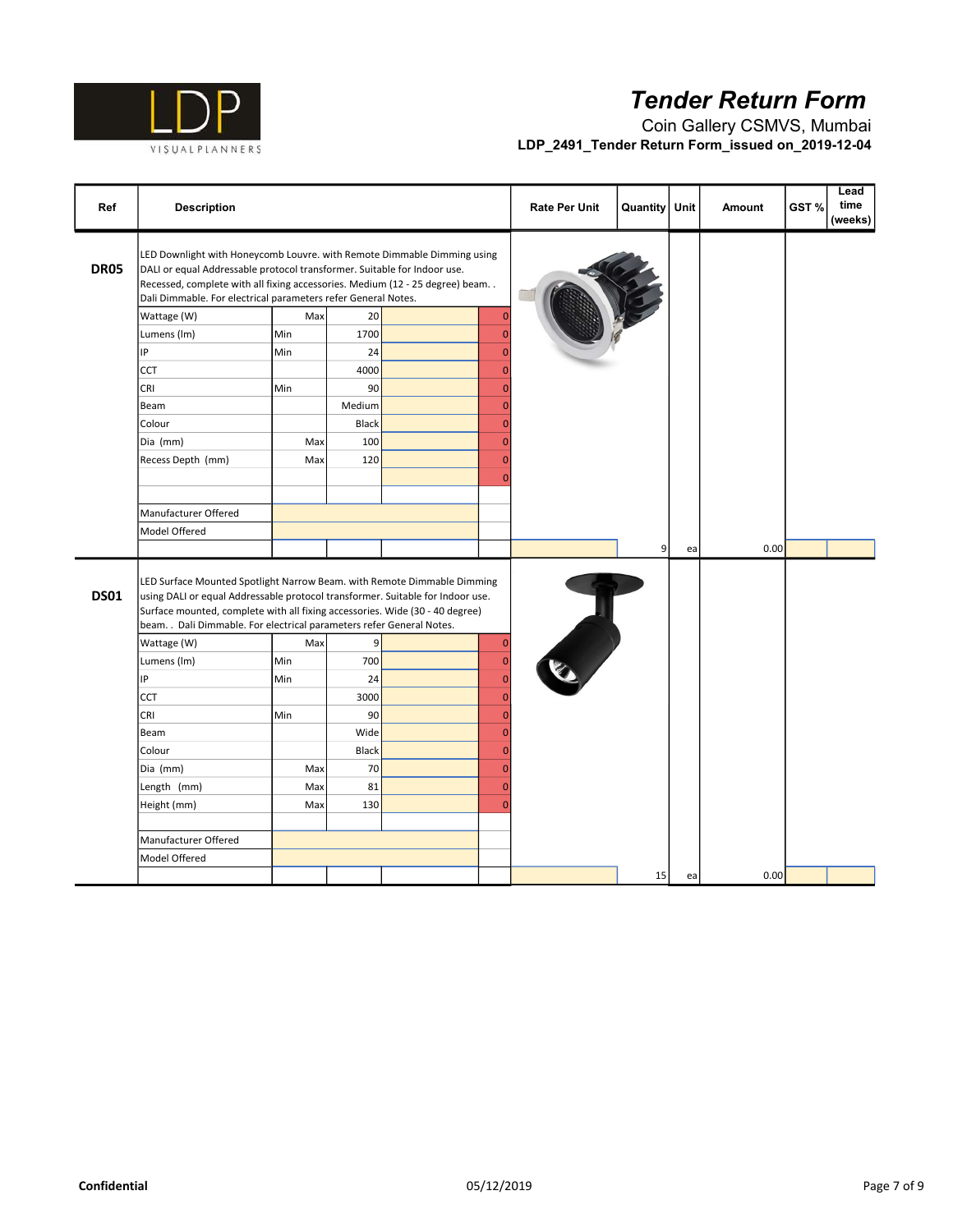

| Ref         | <b>Description</b>                                                                                                                                                                                                                                                                                                   |     |        |                | <b>Rate Per Unit</b> | <b>Quantity</b> | Unit | <b>Amount</b> | Lead<br>time<br>GST%<br>(weeks) |
|-------------|----------------------------------------------------------------------------------------------------------------------------------------------------------------------------------------------------------------------------------------------------------------------------------------------------------------------|-----|--------|----------------|----------------------|-----------------|------|---------------|---------------------------------|
| <b>DS02</b> | LED Surface Mounted Spotlight Medium Beam. with Remote Dimmable Dimming<br>using DALI or equal Addressable protocol transformer. Suitable for Indoor use.<br>Surface mounted, complete with all fixing accessories. Medium (12 - 25 degree)<br>beam. . Dali Dimmable. For electrical parameters refer General Notes. |     |        |                |                      |                 |      |               |                                 |
|             | Wattage (W)                                                                                                                                                                                                                                                                                                          | Max | 9      | $\mathbf{0}$   |                      |                 |      |               |                                 |
|             | Lumens (Im)                                                                                                                                                                                                                                                                                                          | Min | 700    | $\mathbf{0}$   |                      |                 |      |               |                                 |
|             | IP                                                                                                                                                                                                                                                                                                                   | Min | 24     | $\overline{0}$ |                      |                 |      |               |                                 |
|             | <b>CCT</b>                                                                                                                                                                                                                                                                                                           |     | 3000   | $\mathbf{0}$   |                      |                 |      |               |                                 |
|             | CRI                                                                                                                                                                                                                                                                                                                  | Min | 90     | $\Omega$       |                      |                 |      |               |                                 |
|             | Beam                                                                                                                                                                                                                                                                                                                 |     | Medium | $\overline{0}$ |                      |                 |      |               |                                 |
|             | Colour                                                                                                                                                                                                                                                                                                               |     | Black  | $\Omega$       |                      |                 |      |               |                                 |
|             | Dia (mm)                                                                                                                                                                                                                                                                                                             | Max | 70     | $\mathbf{C}$   |                      |                 |      |               |                                 |
|             | Length (mm)                                                                                                                                                                                                                                                                                                          | Max | 81     | $\sqrt{ }$     |                      |                 |      |               |                                 |
|             | Height (mm)                                                                                                                                                                                                                                                                                                          |     | 130    | $\sqrt{ }$     |                      |                 |      |               |                                 |
|             |                                                                                                                                                                                                                                                                                                                      |     |        |                |                      |                 |      |               |                                 |
|             | Manufacturer Offered                                                                                                                                                                                                                                                                                                 |     |        |                |                      |                 |      |               |                                 |
|             | Model Offered                                                                                                                                                                                                                                                                                                        |     |        |                |                      |                 |      |               |                                 |
|             |                                                                                                                                                                                                                                                                                                                      |     |        |                |                      | 29              | ea   | 0.00          |                                 |
| <b>DS03</b> | LED Surface Mounted Spotlight Medium. with Remote Dimmable Dimming using<br>DALI or equal Addressable protocol transformer. Suitable for Indoor use. Surface<br>mounted, complete with all fixing accessories. Medium (12 - 25 degree) beam<br>Dali Dimmable. For electrical parameters refer General Notes.         |     |        |                |                      |                 |      |               |                                 |
|             | Wattage (W)                                                                                                                                                                                                                                                                                                          | Max | 9      | $\overline{0}$ |                      |                 |      |               |                                 |
|             | Lumens (Im)                                                                                                                                                                                                                                                                                                          | Min | 800    | $\overline{0}$ |                      |                 |      |               |                                 |
|             | IP                                                                                                                                                                                                                                                                                                                   | Min | 24     | $\overline{0}$ |                      |                 |      |               |                                 |
|             | CCT                                                                                                                                                                                                                                                                                                                  |     | 4000   | $\mathbf 0$    |                      |                 |      |               |                                 |
|             | CRI                                                                                                                                                                                                                                                                                                                  | Min | 90     | $\mathbf{C}$   |                      |                 |      |               |                                 |
|             | Beam                                                                                                                                                                                                                                                                                                                 |     | Medium | $\mathbf{C}$   |                      |                 |      |               |                                 |
|             | Colour                                                                                                                                                                                                                                                                                                               |     | Black  | $\sqrt{ }$     |                      |                 |      |               |                                 |
|             | Dia (mm)                                                                                                                                                                                                                                                                                                             | Max | 70     | $\Omega$       |                      |                 |      |               |                                 |
|             | Length (mm)                                                                                                                                                                                                                                                                                                          | Max | 81     | C              |                      |                 |      |               |                                 |
|             | Height (mm)                                                                                                                                                                                                                                                                                                          |     | 130    | $\sqrt{ }$     |                      |                 |      |               |                                 |
|             |                                                                                                                                                                                                                                                                                                                      |     |        |                |                      |                 |      |               |                                 |
|             | Manufacturer Offered                                                                                                                                                                                                                                                                                                 |     |        |                |                      |                 |      |               |                                 |
|             | Model Offered                                                                                                                                                                                                                                                                                                        |     |        |                |                      |                 |      |               |                                 |
|             |                                                                                                                                                                                                                                                                                                                      |     |        |                |                      | 15              | ea   | 0.00          |                                 |